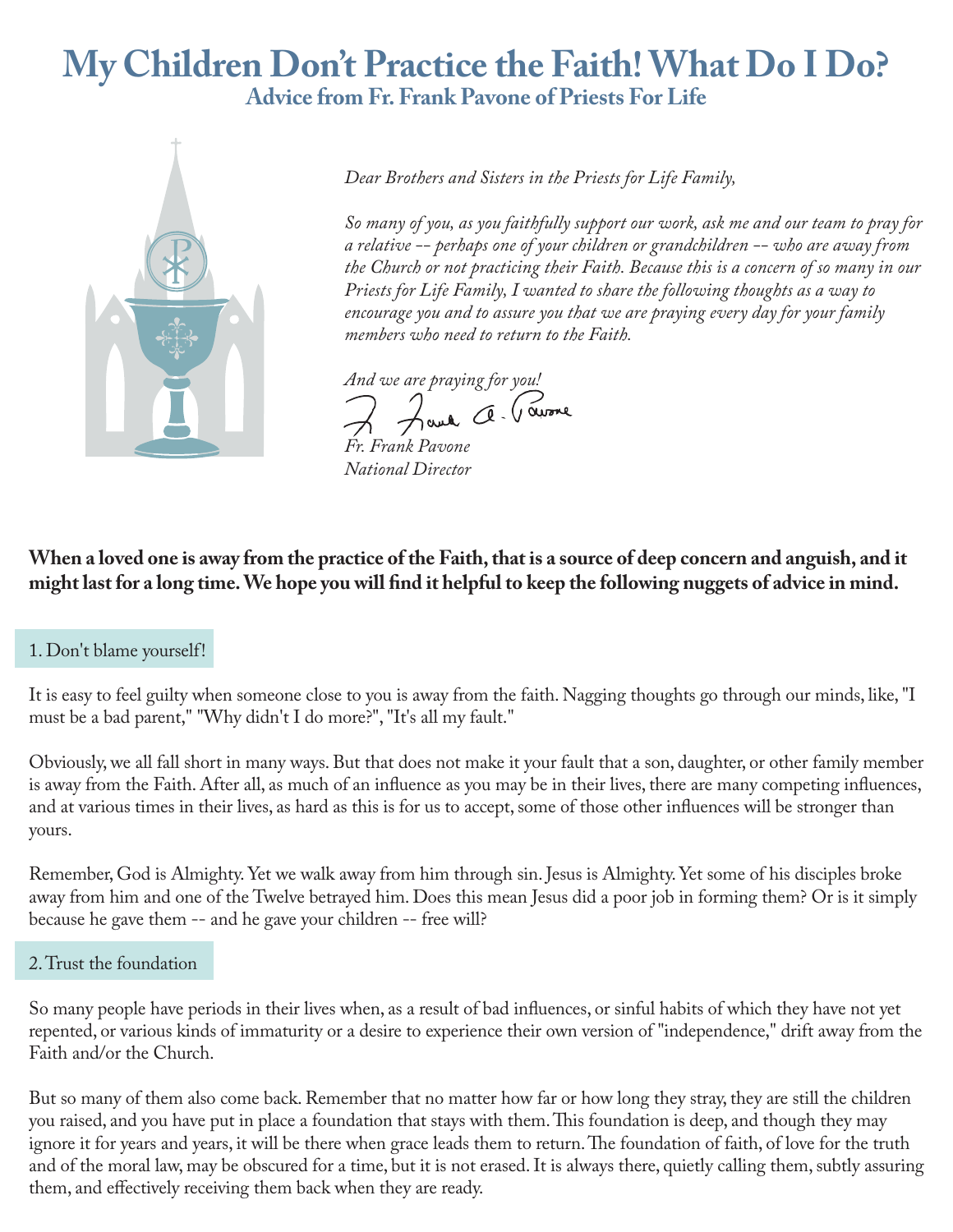## 3. Don't let the problem dominate your relationship

If you have a loved one away from the Faith, they already know your concern. What matters the most is not repeating your displeasure or the reasons for it. Rather, the greatest influence you continue to have is your relationship with that loved one. Keep it as strong and close as possible. Some people make the mistake of letting the fact that the loved one has strayed from the Church dominate the relationship. In other words, either they separate themselves from the loved one, or, every time they are together, they begin arguing about this point.

Don't let that happen! Don't feel you are morally obliged to speak up every time you are with them. Rather, continue to build positive experiences and memories together; talk about the things you agree on and enjoy the things you enjoy together. All this will build up trust in the person who is away, so that when they are ready to come back, they know they can come to you and find a loving welcome.

# 4. Keep the lines of communication open

Building on this recent point, be sure to keep up good communication with the loved one who is away from the Faith. Let them know what's going on in your life and ask about what's going on in theirs. Get together. Make sure they understand that despite whatever differences have arisen, they can always talk with you, bring you their questions, and find in you a calm, listening ear.

# 5. Give the example of holiness

To help a person return to the practice of the Faith, you need to make them want it. The best way to do this is to show them how it transforms you, how it makes you a loving, strong, kind, joyful and peaceful person. Show them the power of grace and the fruits of the Spirit in your life, which bring you joy even in the midst of sufferings and difficulties! Show them what they are missing out on when they are away from prayer and the sacraments. Then, your loved one will come to the conclusion, "I want what they've got!"

# 6. Trust God

A big part of dealing with this problem is to increase our trust in God. We may have been surprised when our loved one veered from the right path -- but remember, God saw it coming from all eternity, and he knows how to handle it. He is even more concerned about the problem than you or I are! Read the 38th chapter of the Book of Job to remind yourself that he sees and knows everything going on in the universe, and in the mind and heart of your loved one who is away. And God always cares for those he loves. We just have to trust him and do what is right.

## 7. Life events change people

Everything changes. And often, it is a change -- whether expected or unexpected -- in the life of your loved one that will jolt him or her back to a strong and vibrant faith. Look at the Gospel story of the Prodigal Son (Luke 15). The son who was away thought he could "go it alone," until a famine broke out in the land. Then his mind went back to the foundation his father had laid, and he found a motive to return.

So many people after being away will come back when they experience some loss in their lives (health, money, position, relationships) or a new blessing (a new job, a child, a special milestone). Remember, things are always changing and always influencing your loved ones.

## 8. Remember Saint Monica

Because you are concerned about your loved one, you certainly pray for him or her each day. In this context, remember Saint Monica, who for so long prayed and wept because of her son, who was so far away from the Lord. Never doubt the